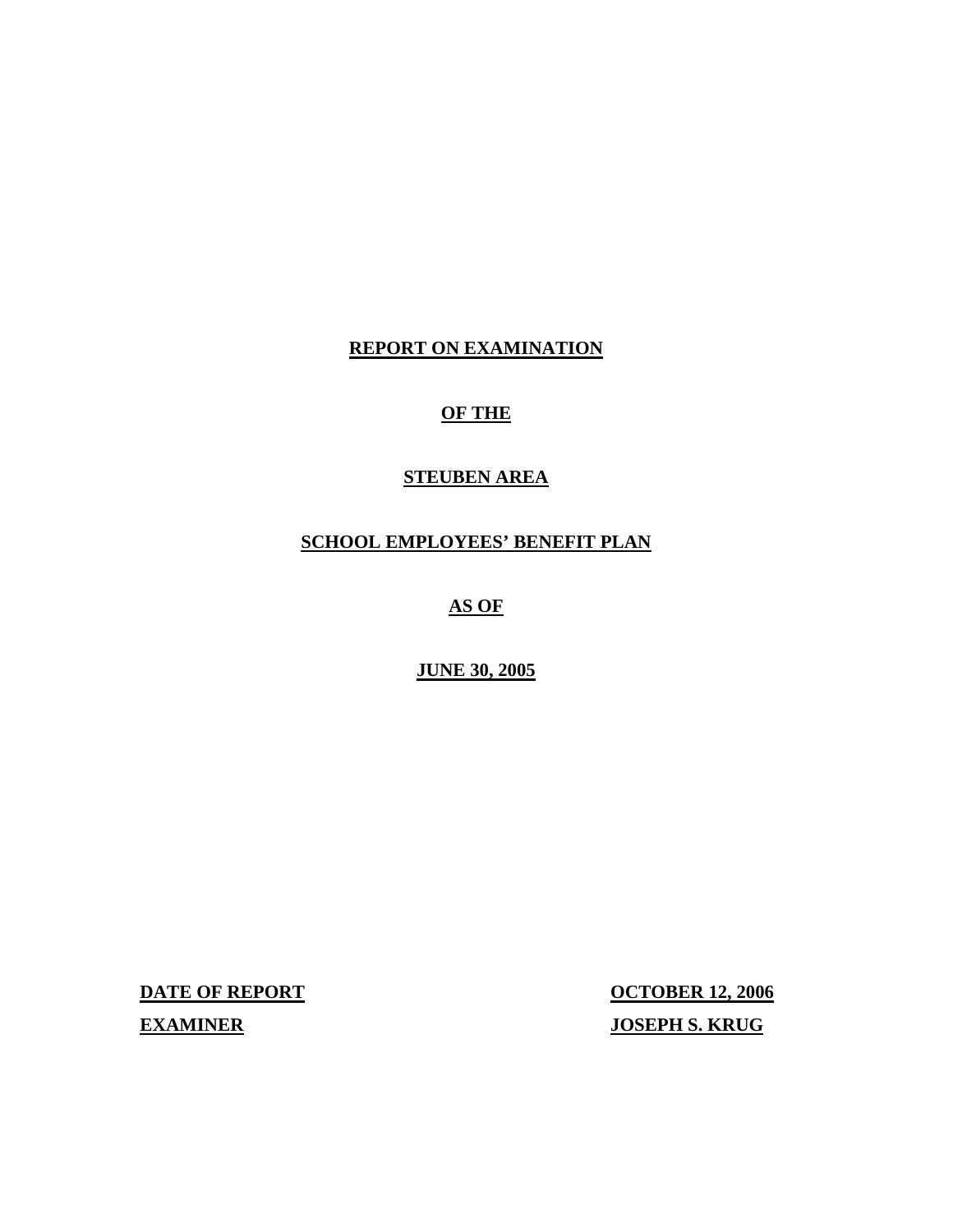# TABLE OF CONTENTS

# **ITEM NO.**

## PAGE NO.

| 1. | Scope of examination                                                                                                             | $\overline{2}$                                    |
|----|----------------------------------------------------------------------------------------------------------------------------------|---------------------------------------------------|
| 2. | <b>Executive Summary</b>                                                                                                         | 3                                                 |
| 3. | Description of the Plan                                                                                                          | 3                                                 |
|    | A. Management<br>B. Territory and plan of operation<br>C. Reinsurance<br>D. Internal controls<br>E. Annual statement preparation | 4<br>$\sqrt{ }$<br>$\boldsymbol{7}$<br>$8\,$<br>9 |
| 4. | <b>Financial Statements</b><br>A. Balance sheet<br>B. Statement of revenues and expenses                                         | 10<br>10<br>11                                    |
| 5. | Claims payable                                                                                                                   | 12                                                |
| 6. | Market conduct activities                                                                                                        | 13                                                |
| 7. | Compliance with Report on Organization                                                                                           | 19                                                |
| 8. | Summary of recommendations                                                                                                       | 20                                                |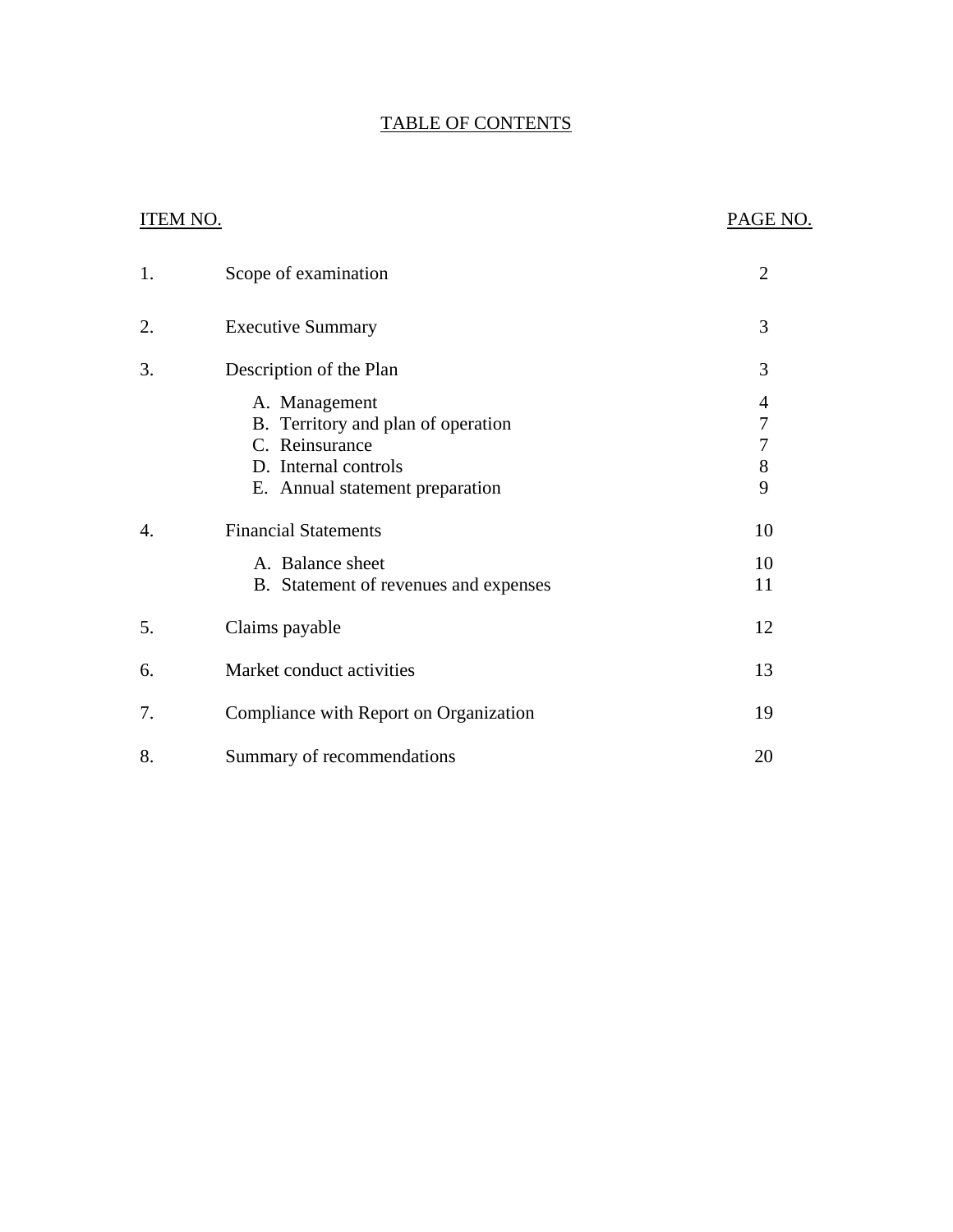

**25 BEAVER STREET** STATE OF NEW YORK INSURANCE DEPARTMENT NEW YORK, NEW YORK 10004

October 12, 2006

Honorable Howard Mills Superintendent of Insurance Albany, NY 12257

Sir:

Pursuant to the requirements of the New York Insurance Law and in compliance with instructions contained in Appointment Number 22469, dated March 3, 2006 and annexed hereto, I have made an examination into the condition and affairs of the Steuben Area Schools Employees' Benefit plan, a municipal cooperative health benefit plan licensed under Article 47 of the New York Insurance Law, and submit the following report thereon.

The examination was conducted at the Plan's home office located at 9579 Vocational Drive, painted Post, New York.

Whenever the designation, the "Plan" appears herein without qualification, it should be understood to refer to Steuben Area Schools Employees' Benefit Plan.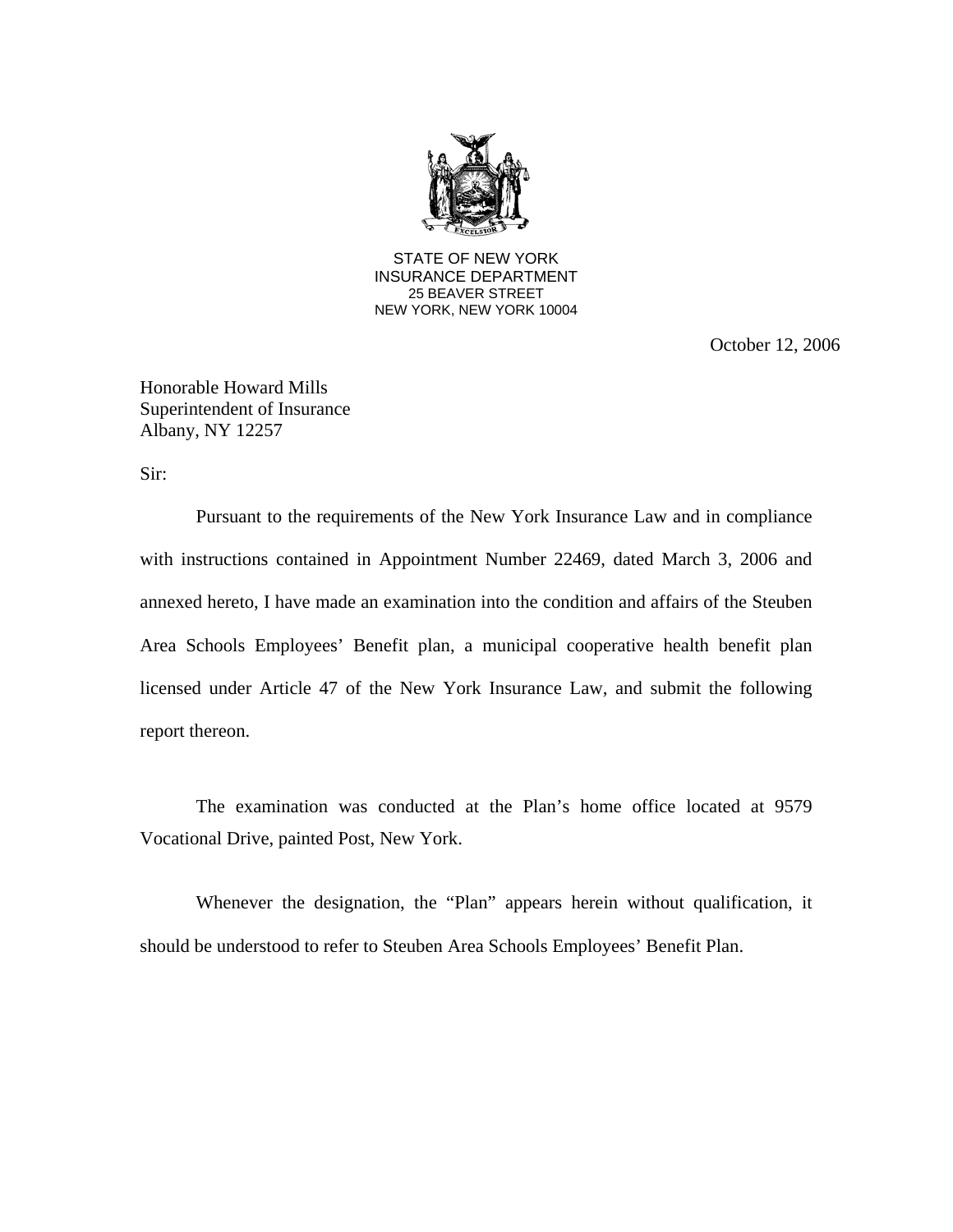#### **1. SCOPE OF EXAMINATION**

The previous examination, a Report on Organization, was dated December 31, 2000. This examination covers the period from January 1, 2001 through June 30, 2005. Transactions occurring subsequent to this period were reviewed where deemed appropriate by the examiner.

The examination comprised a complete verification of assets and liabilities as of June 30, 2005, in accordance with Statutory Accounting Principles, as adopted by the New York Insurance Department, a review of income and disbursements deemed necessary to accomplish such verification and utilized, to the extent considered appropriate, work performed by the Company's independent certified public accountants. A review or audit was also made of the following items as called for in the Examiners Handbook of the National Association of Insurance Commissioners:

 Loss experience History of the Plan Management and control Corporate records Fidelity bonds and other insurance Officers' and employees' welfare and pension plans Territory and plan of operation Growth of Company Business in force Accounts and records Treatment of policyholders and claimants

A review was also made to ascertain what action was taken by the Company with regard to comments contained in the report on organization.

This report on examination is confined to financial statements and comments on those matters which involve departures from laws, regulations or rules, or which are deemed to require explanation or description.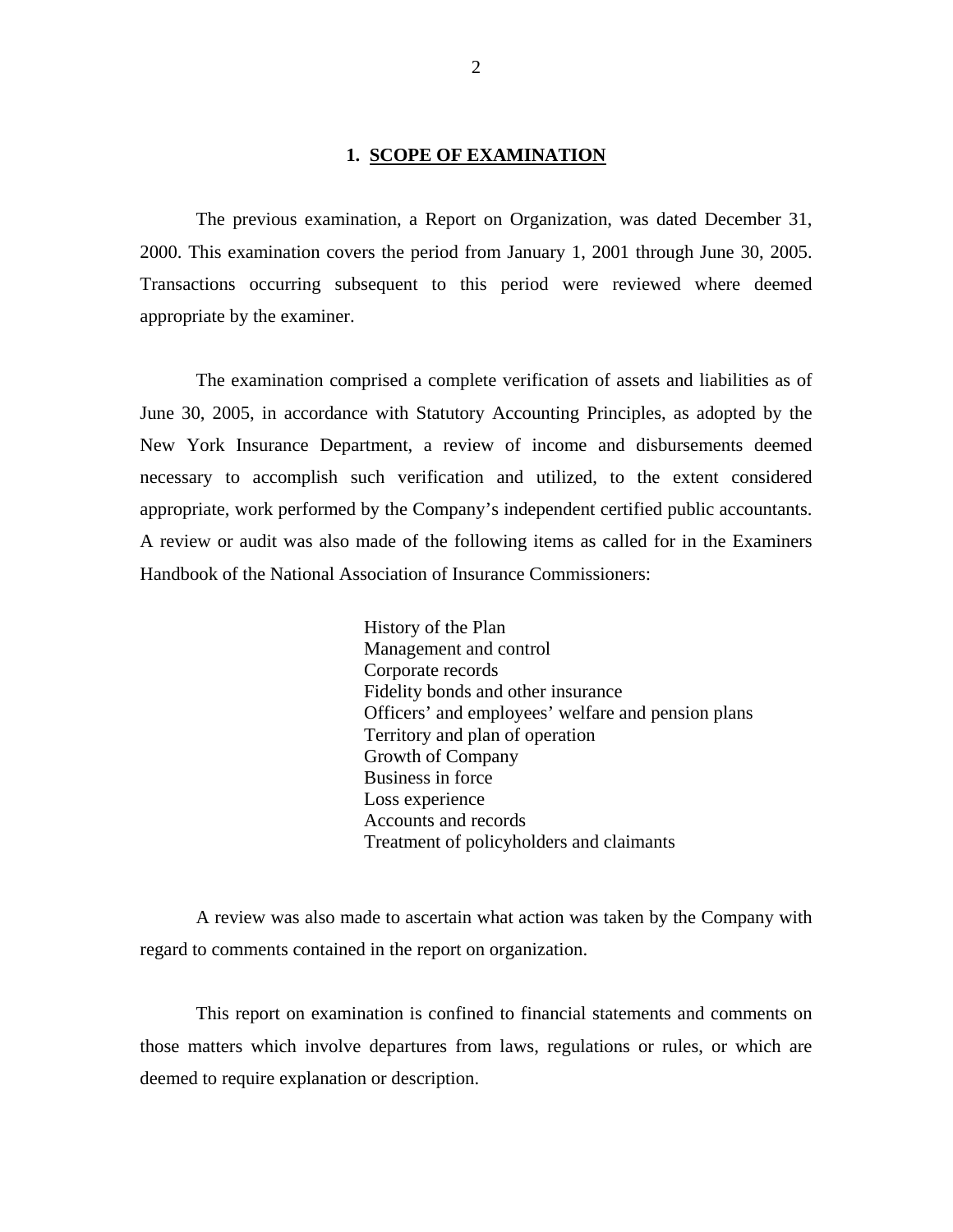#### **2. EXECUTIVE SUMMARY**

<span id="page-4-0"></span>The results of this examination revealed certain operational deficiencies during

the examination period. The most significant findings of this examination include the

following:

The Plan failed to submit its administrative agreements to the New York State Insurance Department for approval.

The Plan failed to comply with the provisions of Section 4303(s) of the New York Insurance Law and provide coverage for medical conditions leading to infertility.

The Plan failed to comply with the provisions of Section  $4303(x)$  of the New York Insurance Law and provide coverage for post-mastectomy reconstruction.

The Plan failed to comply with the provisions of Section 4303(q) of the New York Insurance Law and provide coverage for cancer drugs.

The Plan failed to comply with the provisions of Section 4303(b)(b) of the New York Insurance Law and provide coverage for bone density measurements, testing, drugs, and devices.

The Plan failed to comply with the provisions of Section  $4303(c)(c)$  of the New York Insurance Law and provide coverage for contraceptive drugs or devices.

#### **3. DESCRIPTION OF THE PLAN**

Steuben-Allegany Board of Cooperative Educational Services (BOCES) and its eight (8) original member school districts (participants) formed a Consortium, effective July 1, 1981. The purpose of the Consortium was to provide for the efficient and economic evaluation, processing, administration and payment of health benefits through self-insurance (the Plan). The Plan provides benefits to covered employees and their eligible dependents as defined in the plan booklet.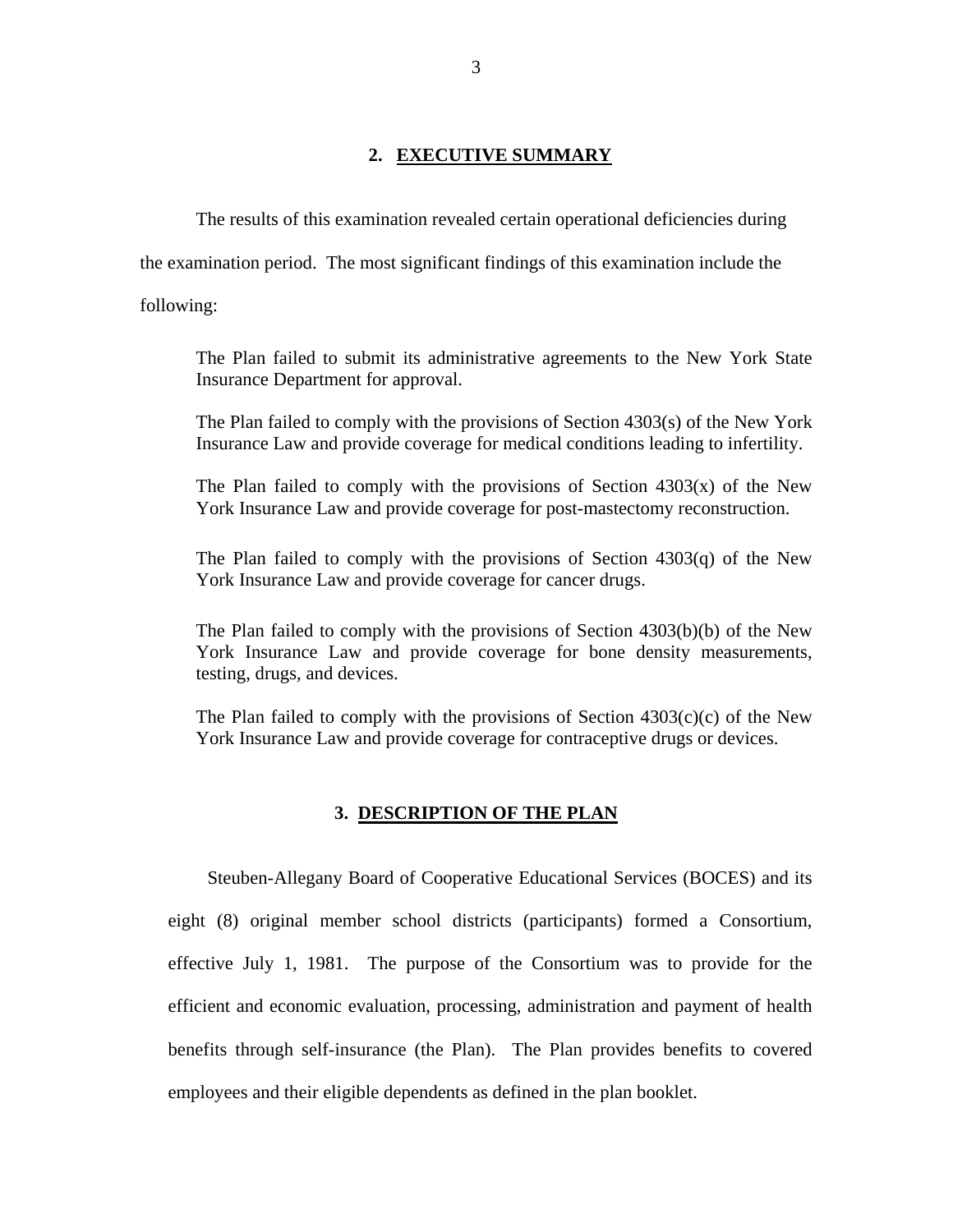<span id="page-5-0"></span> Superintendent of Insurance under Article 47 of the New York Insurance Law. Pursuant to such certificate of authority, the participants have agreed to share the On June 1, 2001, the Plan was issued a certificate of authority by the costs and assume the liabilities for medical, surgical, prescription drugs, and hospital benefits provided to covered employees (including retirees) and their dependents.

Plan members currently include seven (7) school districts and one (1) BOCES. The participants in the Plan, as of June 30, 2005, were as follows:

Arkport Central School Avoca Central School Campbell-Savona Central School Canaseraga Central School Canisteo-Greenwood Central School Hammondsport Central School Jasper-Troupsburg Central School Steuben Allegany BOCES

#### A. **Management**

Pursuant to the Municipal Cooperative Agreement, management of the Plan is vested in the Governing Board comprised of one representative from each participating school district, including BOCES as a participant. As of the examination date, the board of trustees was comprised of eight (8) members. The board meets at least four times during each fiscal year. The governing board of the Plan as of June 30, 2005 was as follows: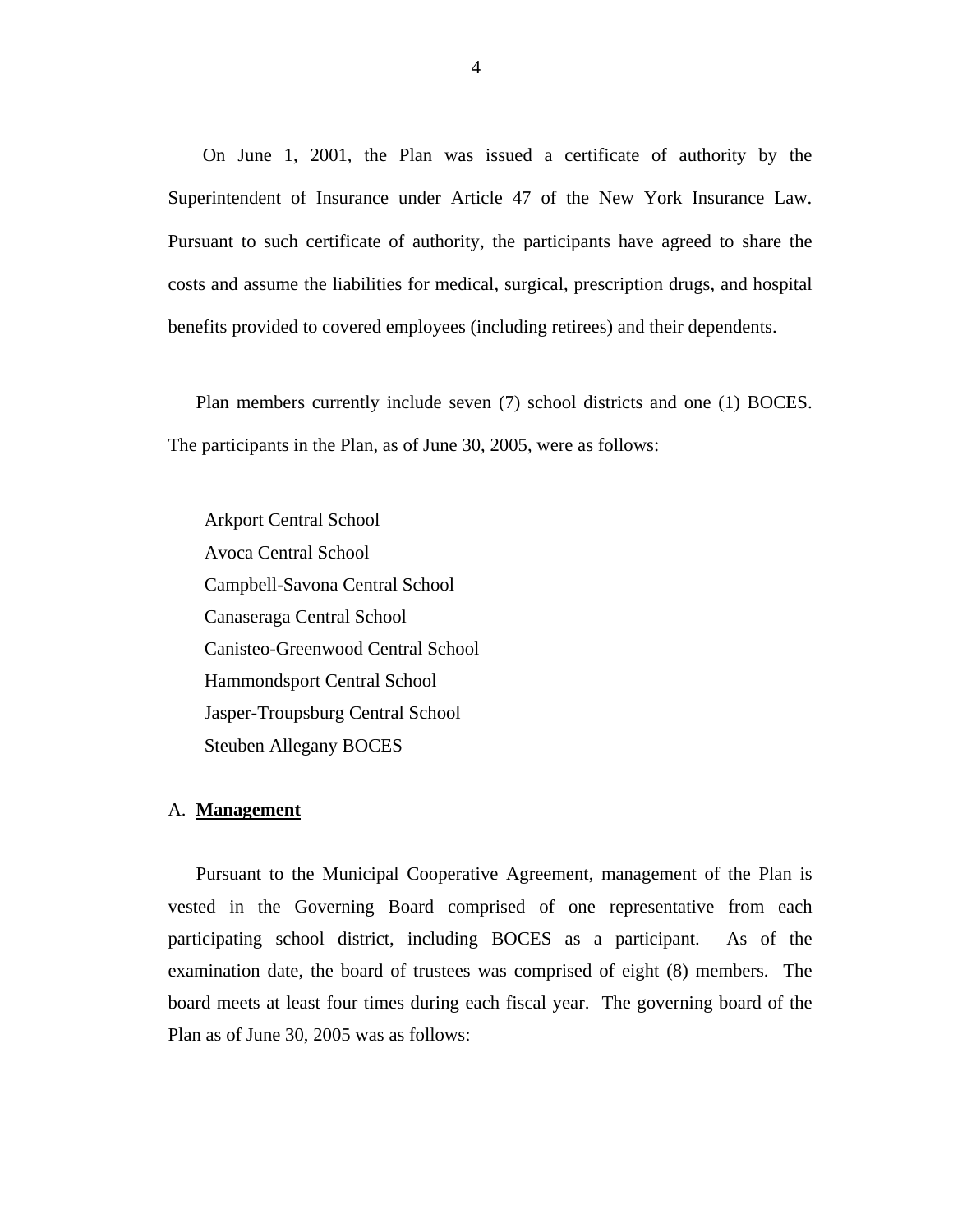| <b>Name</b>          | <b>Title and Municipality</b>                         |
|----------------------|-------------------------------------------------------|
| <b>William Locke</b> | Superintendent, Arkport Central School,               |
| Gay Fairbrother      | Business Manager, Avoca Central School,               |
| Scott Layton,        | Superintendent, Campbell-Savona Central<br>School,    |
| *Daniel McCarthy,    | Interim Superintendent, Canaseraga Central<br>School, |
| **Karen Moon,        | Superintendent, Canisteo-Greenwood Central<br>School, |
| Christopher Brown,   | Superintendent, Hammondsport Central<br>School,       |
| <b>Chad Groff</b>    | Superintendent, Jasper-Troupsburg Central<br>School,  |
| Margaret Munson, CFO | Steuben Allegany BOCES,                               |

\*Effective July, 2005,Marie Blum, Superintendent replaced Daniel McCarthy as representative of Canaseraga Central School on the governing board.

\*\* Effective July, 2005, Lorraine Patti, Superintendent replaced Karen Moon as representative of Canisteo-Greenwood Central School on the governing board.

The Governing Board met quarterly in the months of October, January, April and June in each of the fiscal years of the examination period. The minutes of all meetings of the board of trustees were reviewed. All such meetings were well attended.

 $\overline{5}$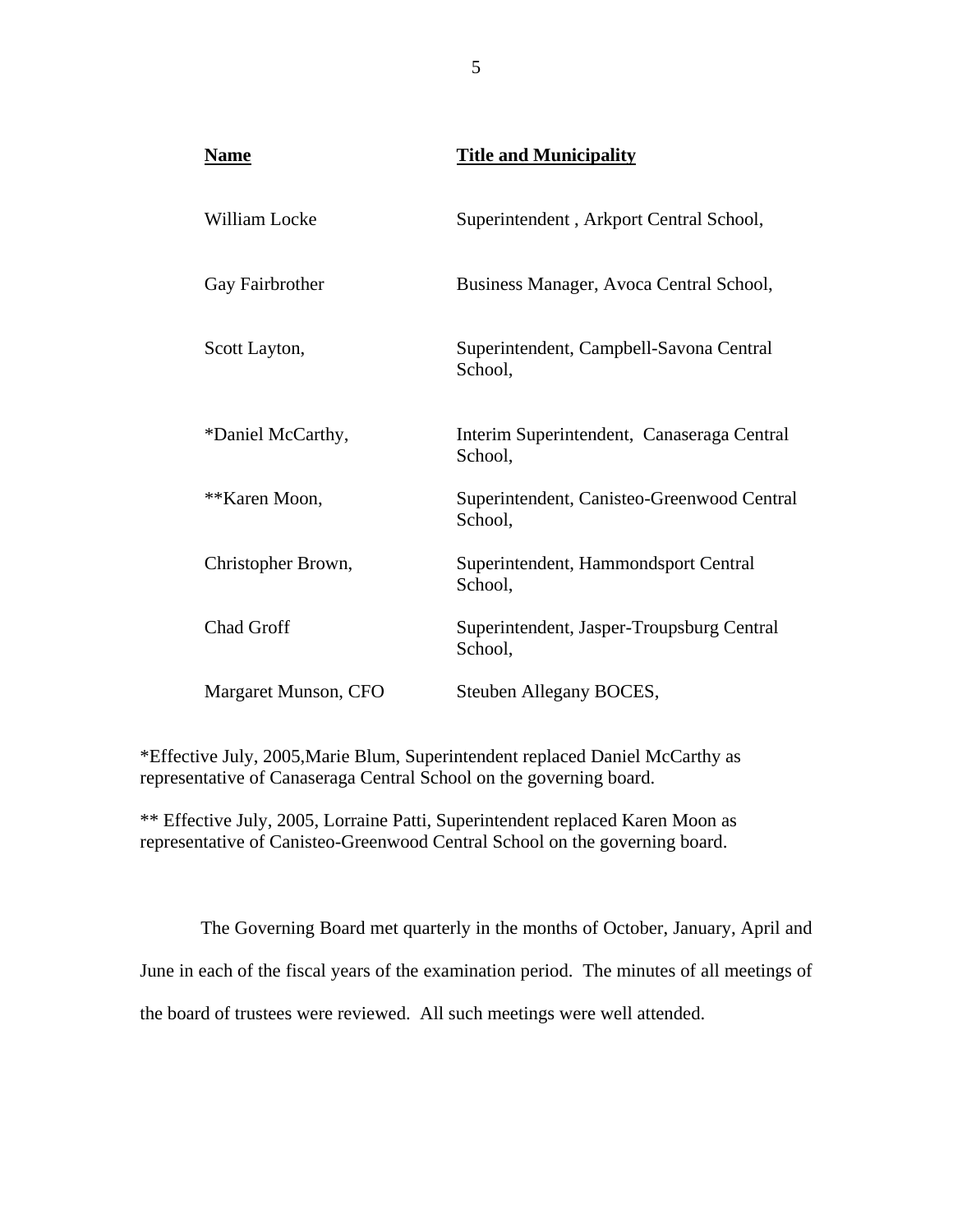The Plan entered into contractual agreements with the following vendors to provide administrative services to the Plan:

- National Medical Health Card Systems, Inc. (NMHC) maintains an electronic system for processing and paying prescription drug claims and furnishing related services through a network of pharmacies and other professional facilities, for the purpose of administering the prescription drug benefit.
- Excellus Health Plan, Inc. (Excellus) provides processing of the medical and hospital claims, administrative services, preparation and delivery of reports required under the ASC agreement, medical review and managed care services, and maintenance of an adequate provider network.
- Orville A. Boden, Jr., an independent consultant, performs consulting services for the Plan related to rates, benefits and enrollment. He assists in the review and revision of the plan benefit structure and design. He is compensated monthly by means of a flat fee that was approved by the Board of Trustees.
- The Segal Company performs actuarial services for the Plan. These services include determination of rates for individuals and family members of the various school districts.

A review of the agreements with National Medical Health Card Systems, Inc. and

Excellus Health Plan, Inc. indicated that both were signed, but were not submitted to the

New York State Insurance Department for approval. Section  $4710(a)(1)$  of the New York

Insurance Law states:

"(a) The governing board of the municipal cooperative health benefit plan shall:

(1) file for approval with the superintendent a description of material changes in any information provided in the application for certificate of authority in the form and manner prescribed by the superintendent;…"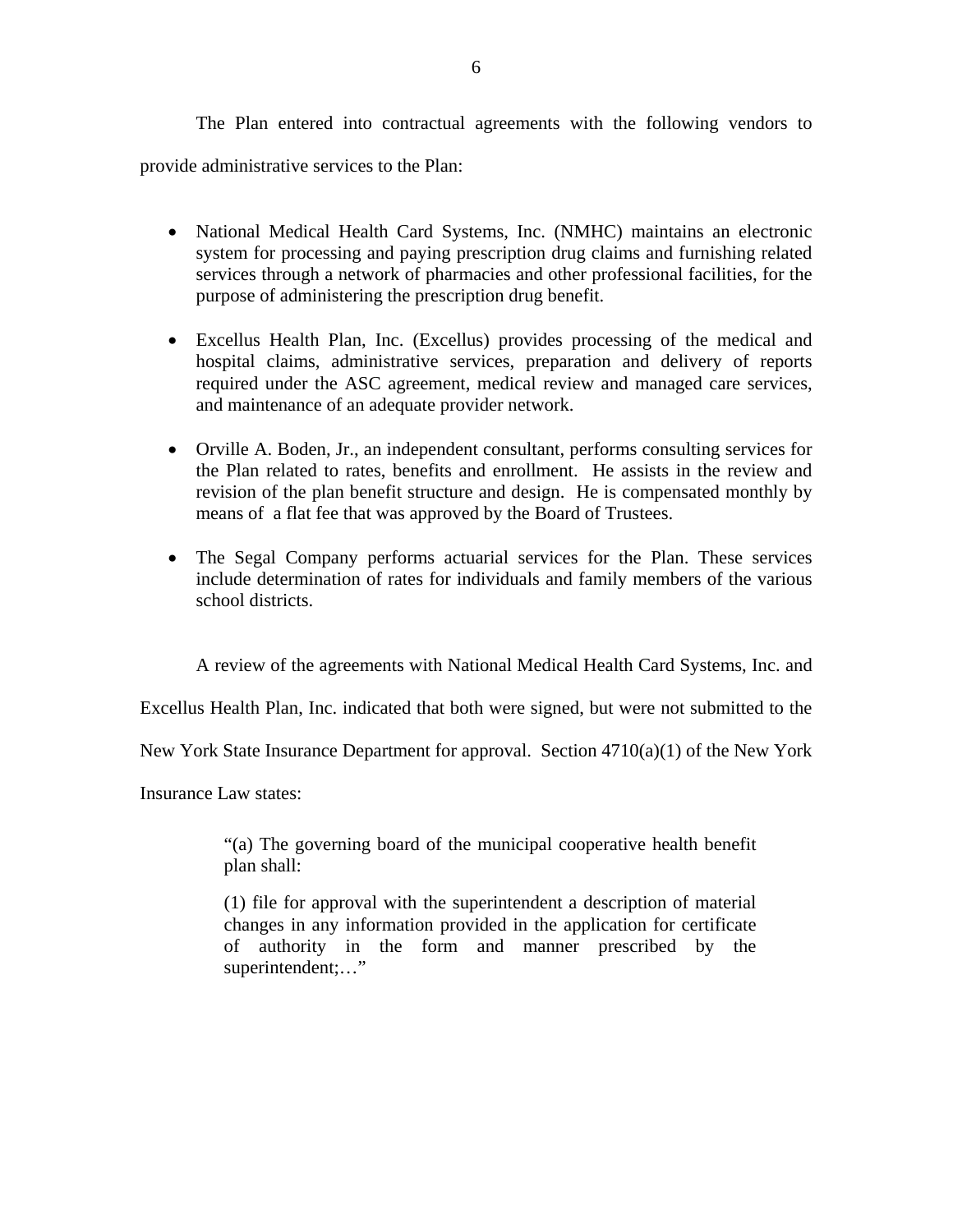It is recommended the Plan submit its administrative agreements to the New York State Insurance Department for approval pursuant to the provisions of Section 4710(a)(1) of the New York Insurance Law.

The principal officers of the Plan as of June 30, 2005 were as follows:

| <b>Officers</b>        | <b>Title</b>            |
|------------------------|-------------------------|
| William Locke          | President               |
| <b>Margaret Munson</b> | Chief Financial officer |
| Rebecca Towner         | Secretary               |

### **B. Territory and Plan of Operation**

The Plan provides hospital, medical and pharmacy benefits in Steuben and Allegany counties within New York State. It should be noted that, as of June 30, 2004, Bradford Central School left the Plan. This resulted in a reduction in Plan membership of 46 members.

#### **C. Reinsurance**

As required by Section 4707 of the New York Insurance Law, the Plan maintains both aggregate stop-loss coverage as well as specific stop-loss coverage. The reinsurer is an accredited reinsurer in New York. Both agreements contain the insolvency clause prescribed by Section 1308(a)(2)(A)(i) of the New York Insurance Law. The following is a summary of the Plan's reinsurance program as of June 30, 2005: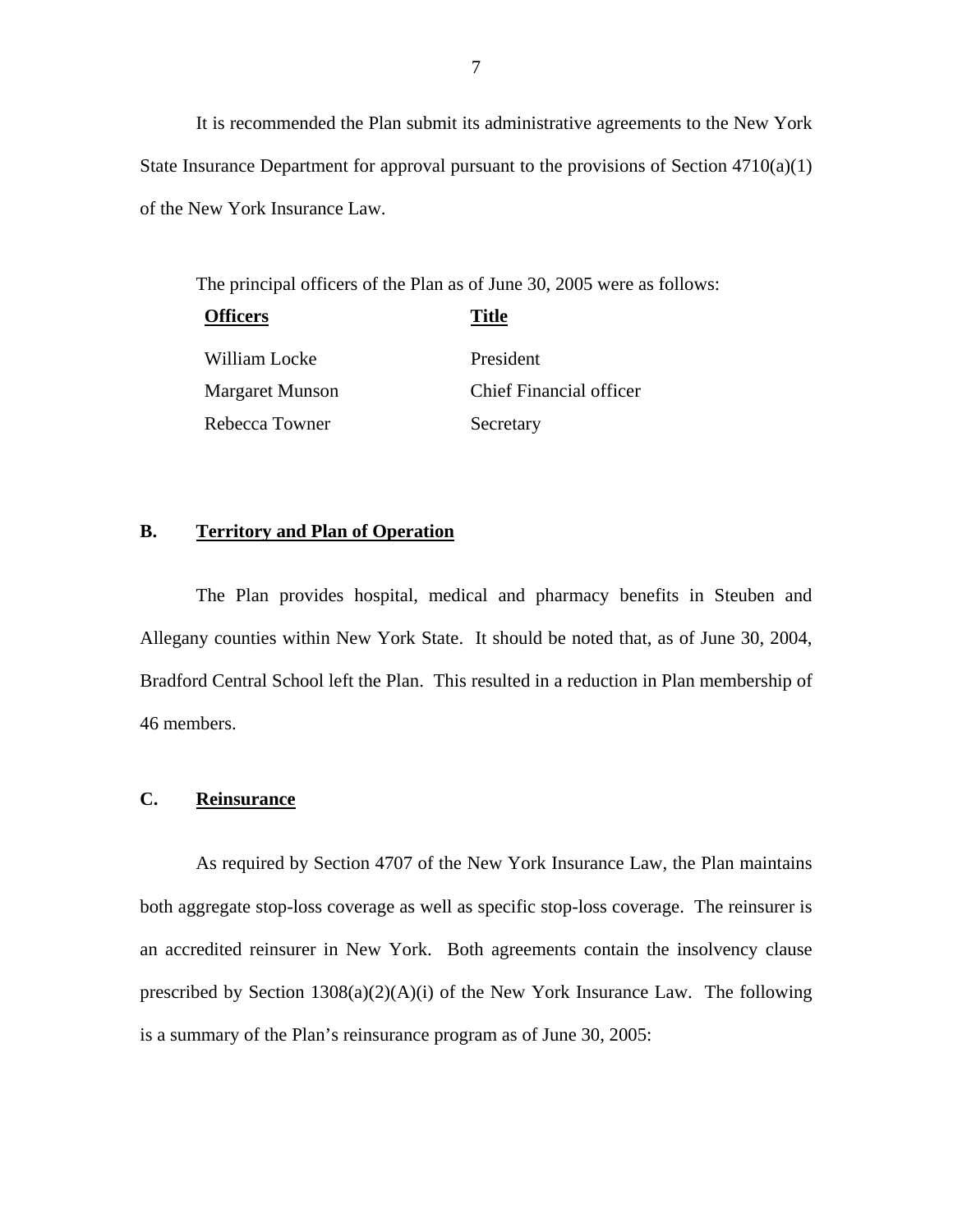<span id="page-9-0"></span>

| Specific Excess Stop-loss Coverage |                                       |
|------------------------------------|---------------------------------------|
|                                    |                                       |
| Excess of loss                     | 100% of \$800,000 excess of \$200,000 |
|                                    | per member, per contract year         |

#### **Aggregate Excess Stop-loss Coverage**

| Aggregate Excess Stop-loss Coverage |                                                                                                                                                                                   |
|-------------------------------------|-----------------------------------------------------------------------------------------------------------------------------------------------------------------------------------|
| Excess of loss                      | Aggregate Percentage Reimbursable (excess of attachment<br>point) 100%<br>Minimum Annual Aggregate Attachment Point<br>\$13,787,882                                               |
|                                     | Maximum Employee Benefit Plan Losses per Benefit<br>Period \$200,000<br>Maximum Aggregate Benefit per Benefit Period \$1,000,000<br>(excess of annual aggregate attachment point) |

#### **D. Internal Controls**

It was noted that, in some cases, checks received are not immediately deposited. Such checks are held in the unlocked desk drawer of the Plan's Secretary. Proper internal controls require that checks not deposited should be stored in a locked drawer.

It is recommended that checks received by the Plan that have not been deposited be kept in a locked drawer and deposited in the Plan's depository the next business day.

It was also noted that the check issuance procedure appears to demonstrate a control weakness. Regardless of check amount, only one signature is required. Checks over a certain amount should require two signatures. The Board of Trustees should determine the dollar amount of the checks that require two signatures.

It is recommended that checks exceeding a certain amount as established by the Plan's board of trustees be required to have two signatures.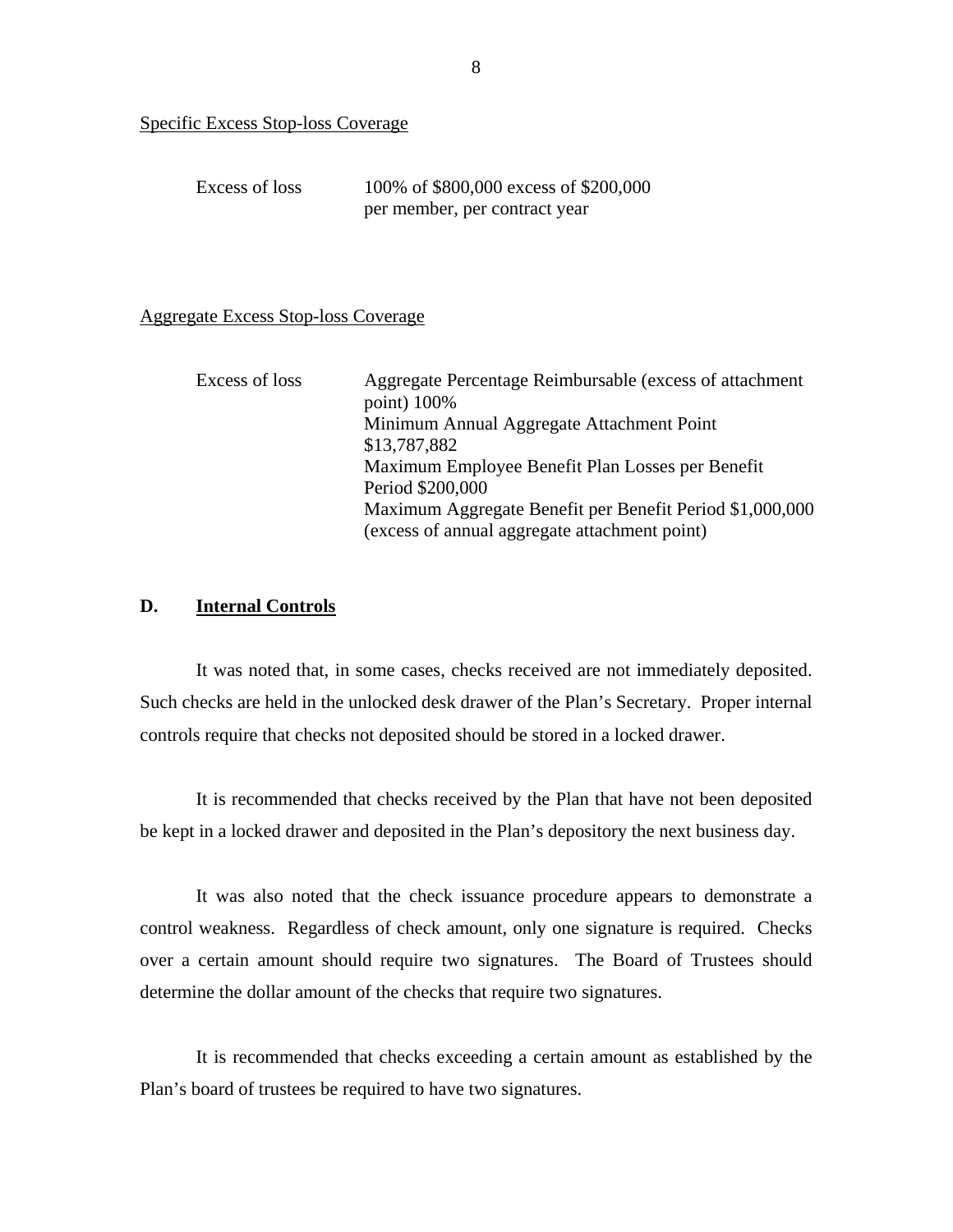#### <span id="page-10-0"></span>**E. Annual Statement Preparation**

A review of the annual statements filed during the period under examination revealed several problem areas. It was noted that in fiscal years 2002, and 2005, the Plan submitted amended annual statements several months after filing its annual statement.

It is recommended that the Plan exercise an increased level of care in the preparation of its annual statements to avoid filing amended statements.

It was also noted during review of the Plan's annual statements that the Plan failed to break out its administrative expenses into the proper administrative expense categories in Report #2 – Statement of Revenue, Expenses and Net Worth. Rather, the Plan reported all of these expenses in one line. Proper accounting is to break these expenses into categories such as compensation; interest expense; occupancy, depreciation and amortization; and marketing. It should also be noted that in years 2001 and 2003 the Plan reported the administrative expenses on line 7 as an Aggregate write-in for other medical and hospital expenses.

It is recommended that the Plan accurately report its administrative expenses in Report #2 – Statement of Revenue, Expenses and Net Worth of the annual statement.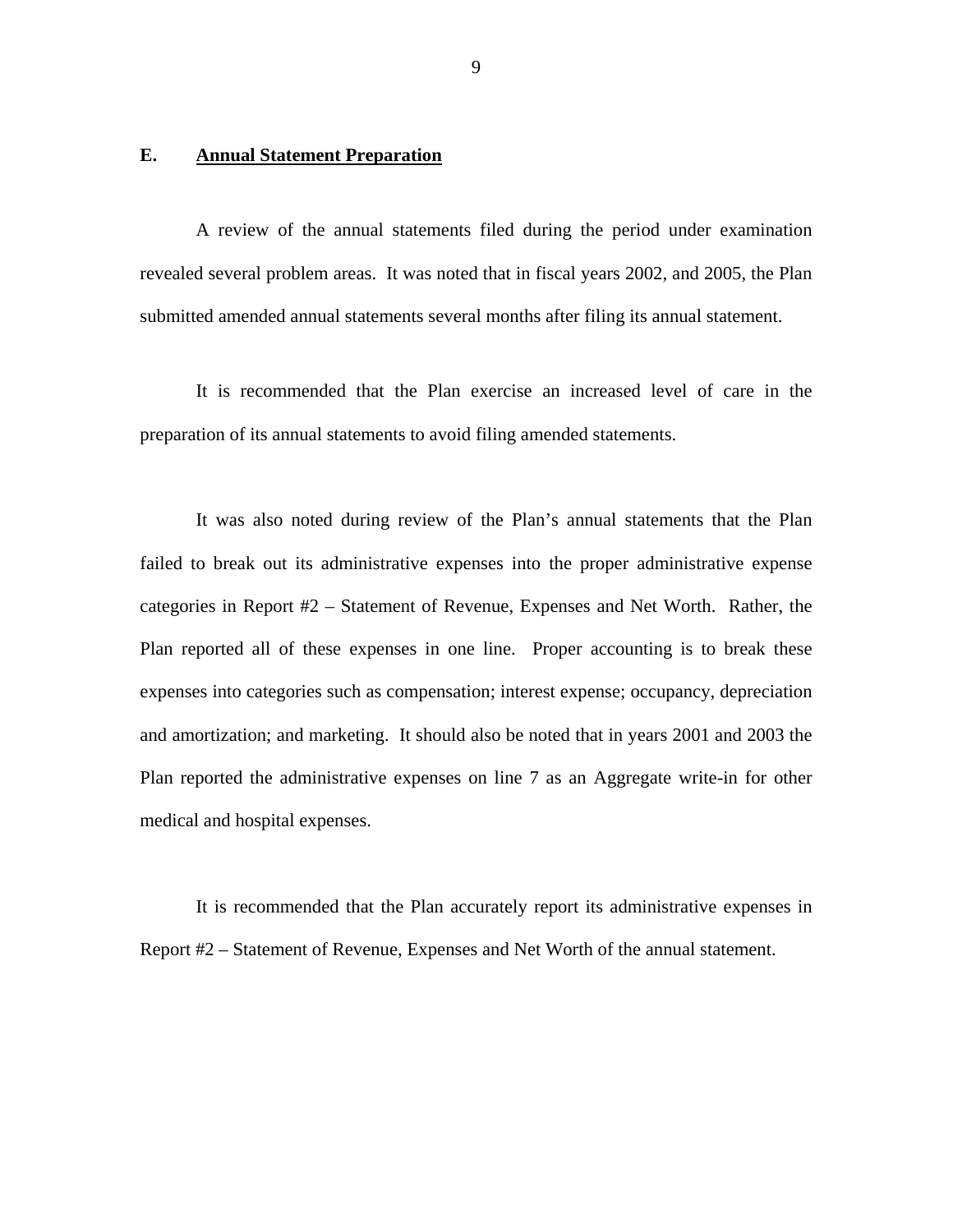# **4. FINANCIAL STATEMENTS**

# A. Balance sheet

The following shows the assets, liabilities and net worth as determined by this examination as of June 30, 2005. This statement is the same as the balance sheet filed by the Plan.

# Assets

| Assets                                                 |                            |
|--------------------------------------------------------|----------------------------|
| Cash and cash equivalents<br>Claim deposit             | \$<br>4,483,308<br>49,080  |
| <b>Total Assets</b>                                    | \$4,532,388                |
| Liabilities                                            |                            |
| Accounts payable<br>Claims payable                     | \$<br>1,068<br>2,627,841   |
| <b>Total Liabilities</b>                               | \$<br>2,628,909            |
| Net Worth                                              |                            |
| Contingency reserves<br>Retained earnings/fund balance | \$<br>474,548<br>1,257,313 |
| <b>Total Net Worth</b>                                 | \$<br>1,731,861            |
| <b>Total Liabilities and Net Worth</b>                 | \$<br>4,532,388            |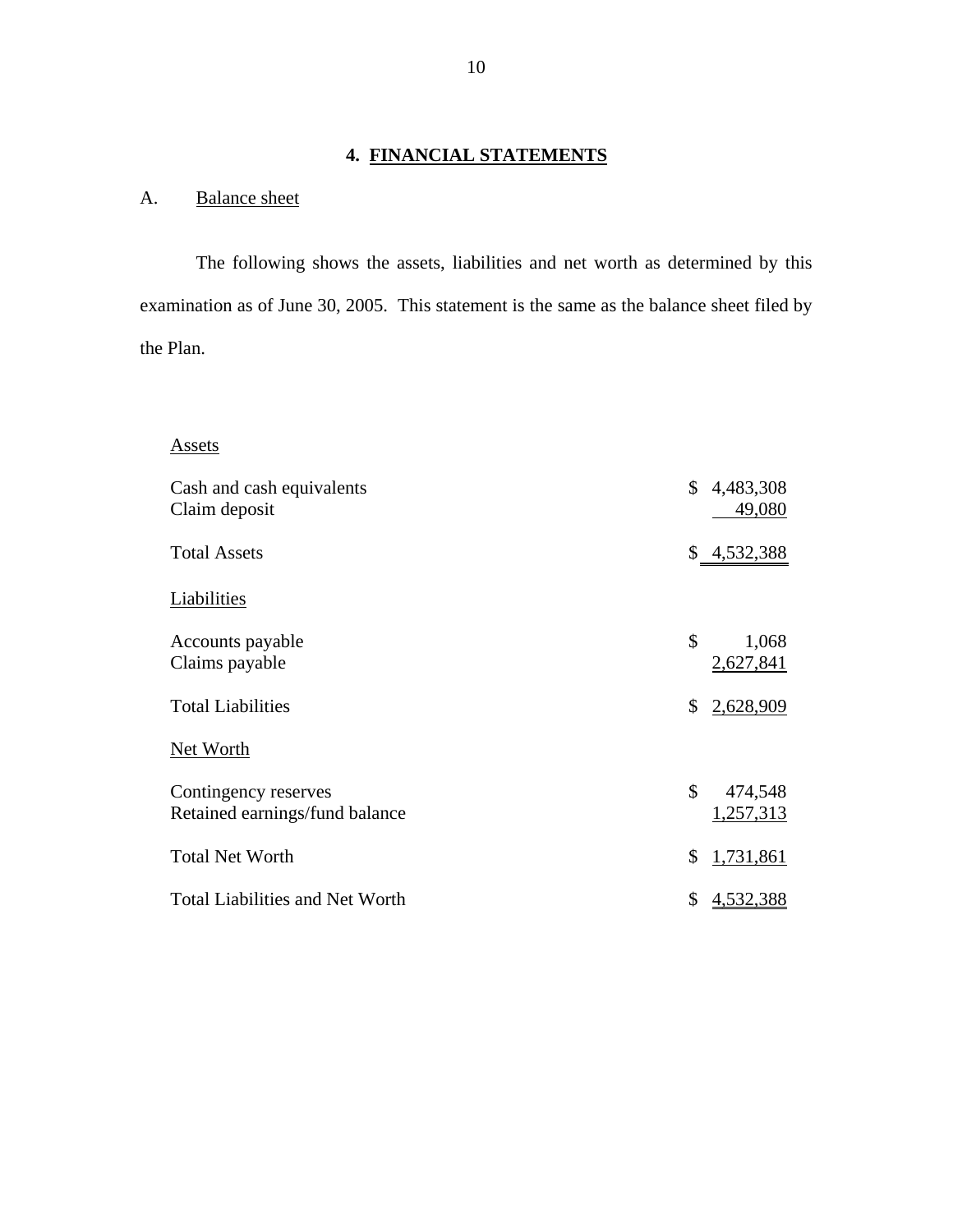# <span id="page-12-0"></span>B. Statement of revenues and expenses

Net worth increased \$718,482 during the period from January 1, 2001 to June 30,

2005, detailed as follows:

#### **Revenues:**

| Premiums (basic) community rated<br>Investment | \$42,801,504<br>449,914    |
|------------------------------------------------|----------------------------|
| Total revenues                                 | \$43,251,418               |
| <b>Expenses:</b>                               |                            |
| Hospital and medical<br>Drug                   | \$24,106,423<br>15,839,994 |
| Subtotal                                       | \$39,946,417               |
| Reinsurance expenses net of recoveries         | 394,924                    |
| <b>Total Medical and Hospital</b>              | \$40,341,341               |
| Revenues less Medical and Hospital             | \$2,910,077                |
| <b>Administration:</b>                         |                            |
| Administrative expenses<br>Consulting expenses | \$2,145,813<br>45,782      |
| <b>Total Administration</b>                    | \$2,191595                 |
| <b>Total Expenses</b>                          | 42,532,936                 |
| Net Income                                     | $\frac{1}{2}$<br>718,482   |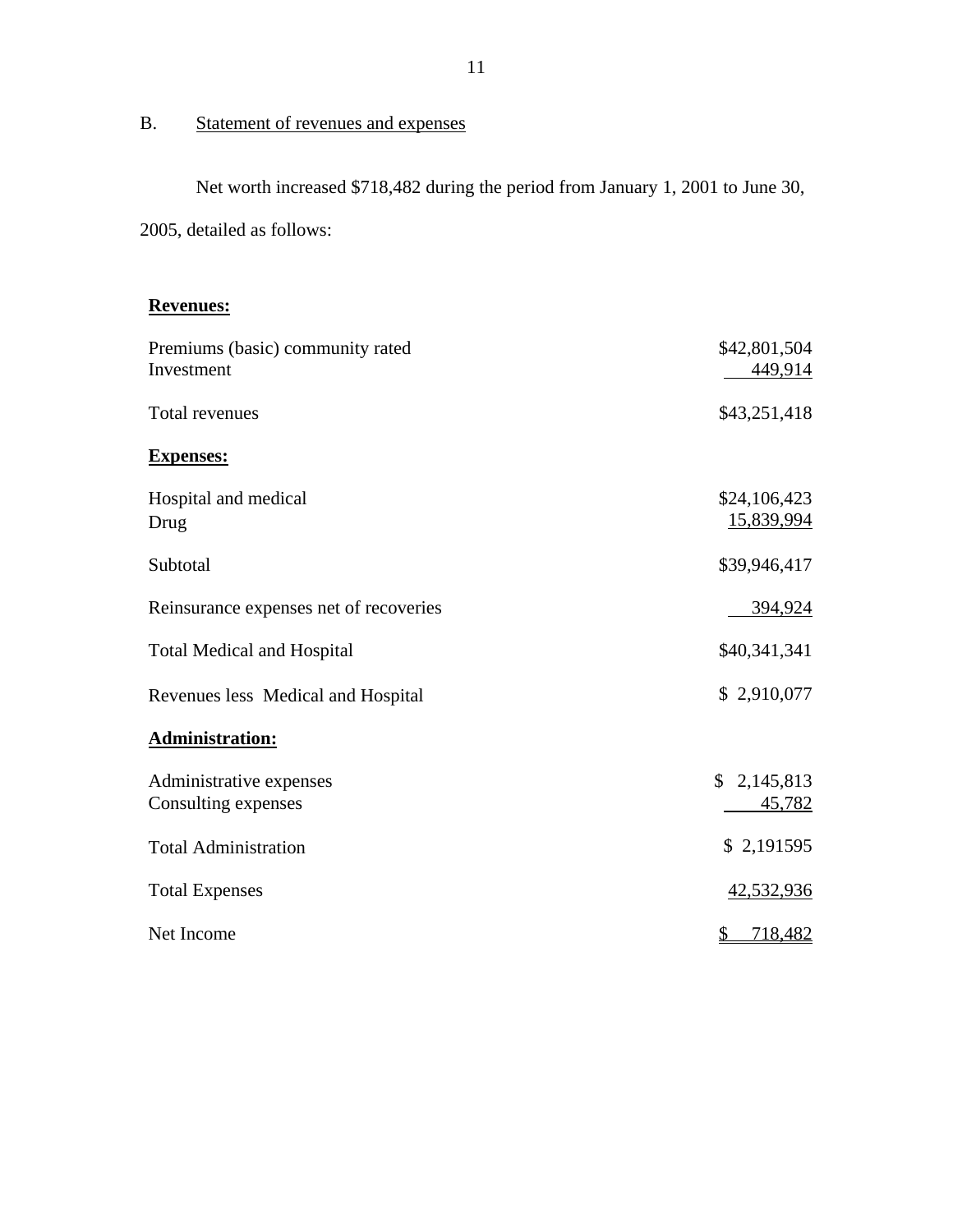# NET WORTH

| Net worth per report on organization, as of<br>December 31, 2000 |                          | \$1,013,379 |
|------------------------------------------------------------------|--------------------------|-------------|
|                                                                  | Increase in<br>Net Worth |             |
| Net income                                                       | \$718,482                |             |
| Total increases                                                  | \$718,482                |             |
| Net increase in net worth                                        |                          | 718,482     |
| Net worth, per report on examination,<br>as of June 30, 2005     |                          | \$1,731,861 |

### **5. CLAIMS PAYABLE**

The examination liability of \$2,627,841 is the same as the amount reported by the Plan as of June 30, 2005. The examination analysis was conducted in accordance with generally accepted actuarial principles and practices and was based on statistical information contained in the Plan's internal records and in its filed annual statements.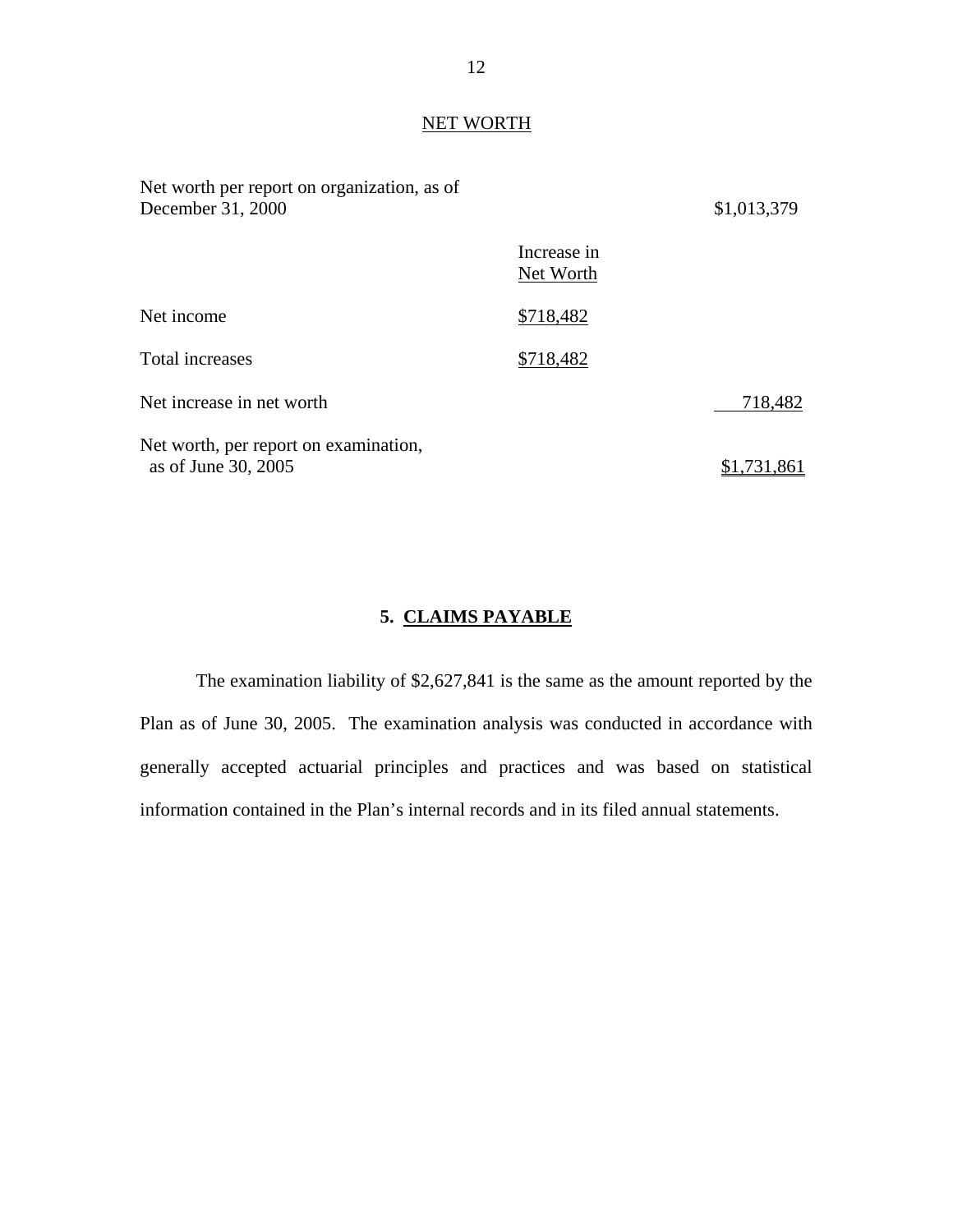### **6. MARKET CONDUCT ACTIVITIES**

<span id="page-14-0"></span>In the course of this examination, a review was made of the manner in which the Plan conducts its business practices and fulfills its contractual obligations to subscribers and claimants. The review was general in nature and is not to be construed to encompass the more precise scope of a market conduct examination.

The general review was directed at practices of the Plan in the following major areas:

- A) Sales
- B) Underwriting and rating
- C) Treatment of policyholders and claimants

No problem areas were encountered during the review of sales and underwriting and rating. However during the review of treatment of policyholders and claimants a problem area was encountered related to mandated benefits.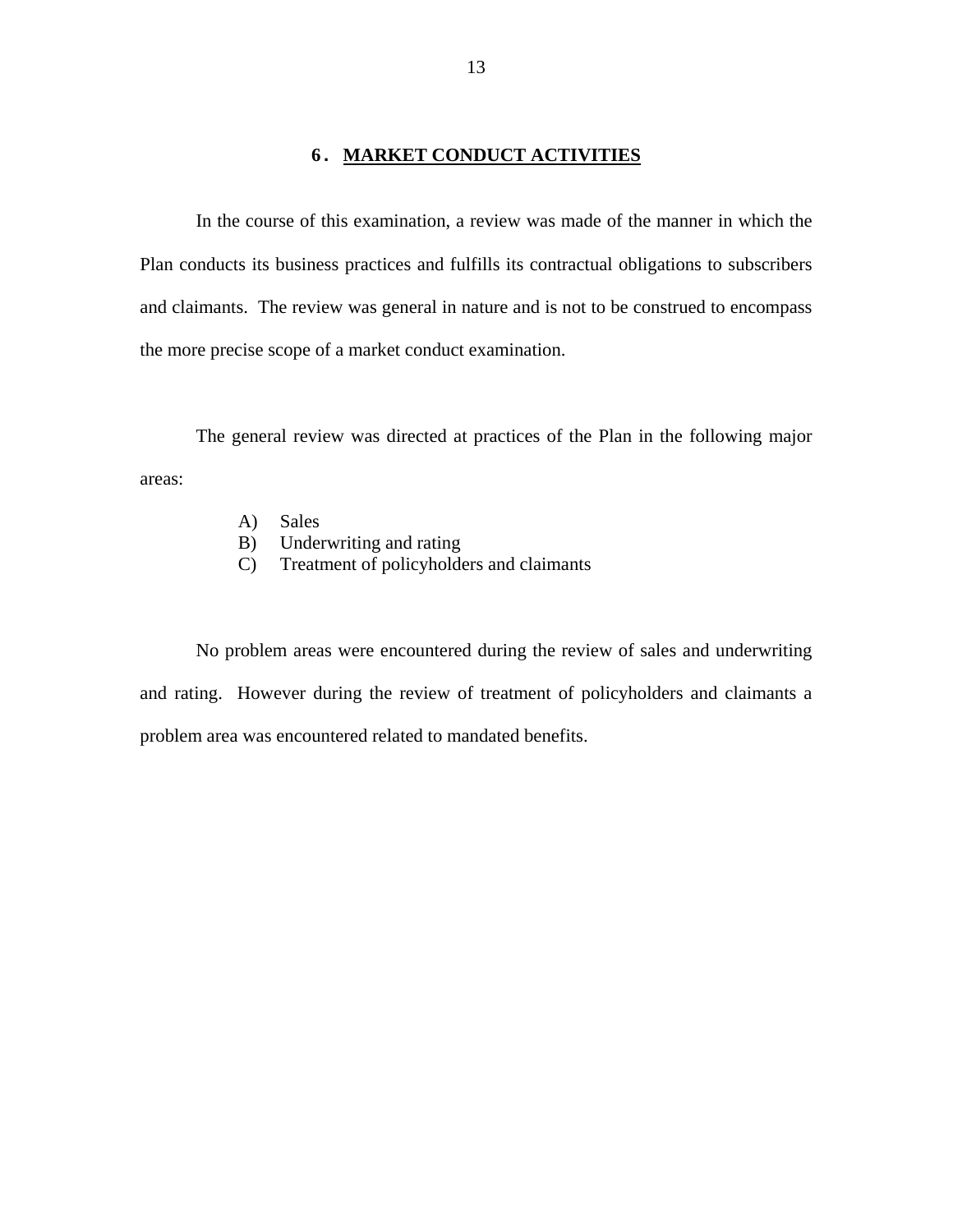#### **Mandated Benefits**

A review of the Steuben's Plan Document (group contract) indicated that certain mandated benefits were not covered. Mandated benefits are required by Section 4303 of the New York Insurance Law: for the following:

#### 1.) Medical conditions leading to infertility

Section 4303(s) of the New York Insurance Law states:

"A hospital service corporation or health service corporation which provides coverage for hospital care shall not exclude coverage for hospital care for diagnosis and treatment of correctable medical conditions otherwise covered by the policy solely because the medical condition results in infertility;"

It is recommended that the Plan comply with the provisions of Section 4303(s) of the New York Insurance Law and provide coverage for medical conditions leading to infertility.

#### 2.) Post-mastectomy reconstruction

Section 4303(x) of the New York Insurance Law states:

mastectomy: "Every contract issued by a medical expense indemnity corporation, hospital service corporation or health service corporation which provides coverage for surgical or medical care shall provide the following coverage for breast reconstruction surgery after a

 $(A)$  all stages of reconstruction of the breast on which the mastectomy has been performed; and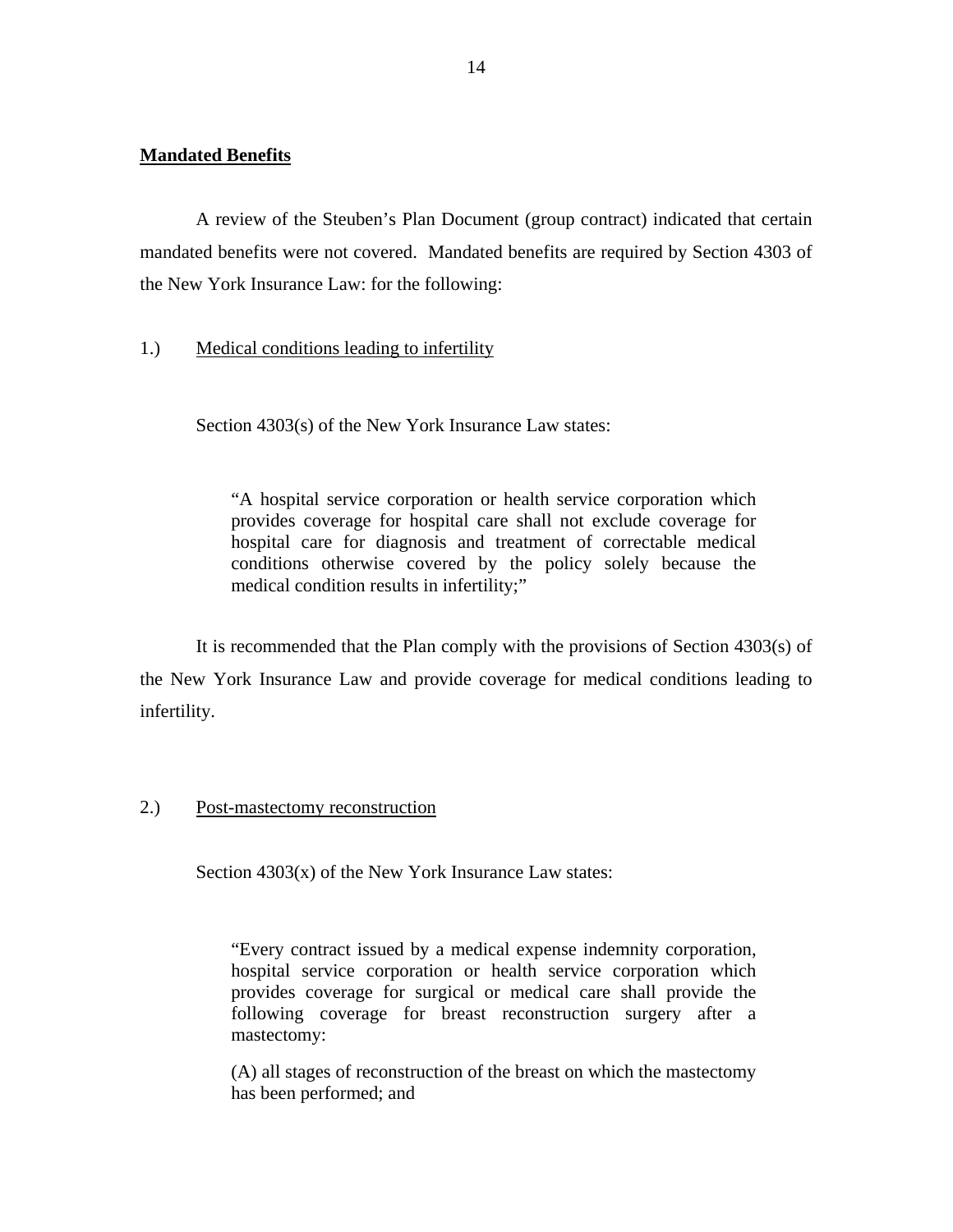(B) surgery and reconstruction of the other breast to produce a symmetrical appearance;

in the manner determined by the attending physician and the patient to be appropriate. Such coverage may be subject to annual deductibles or coinsurance provisions as may be deemed appropriate by the superintendent and as are consistent with those established for other benefits within a given policy. Written notice of the availability of such coverage shall be delivered to the group remitting agent or group contract holder prior to the inception of such contract and annually thereafter."

It is recommended that the Plan comply with the provisions of Section  $4303(x)$  of

the New York Insurance Law and provide coverage for post-mastectomy reconstruction.

#### 3.) Cancer drugs

Section 4303(q) of the New York Insurance Law states:

"Every policy issued by a medical expense indemnity corporation, a hospital service corporation or a health service corporation which provides coverage for prescribed drugs approved by the food and drug administration of the United States government for the treatment of certain types of cancer shall not exclude coverage of any such drug on the basis that such drug has been prescribed for the treatment of a type of cancer for which the drug has not been approved by the food and drug administration. Provided, however, that such drug must be recognized for treatment of the specific type of cancer for which the drug has been prescribed in one of the following established reference compendia:

(i) the American Medical Association Drug Evaluations;

(ii) the American Hospital Formulary Service Drug Information; or

(iii) the United States Pharmacopeia Drug Information; or recommended by review article or editorial comment in a major peer reviewed professional journal."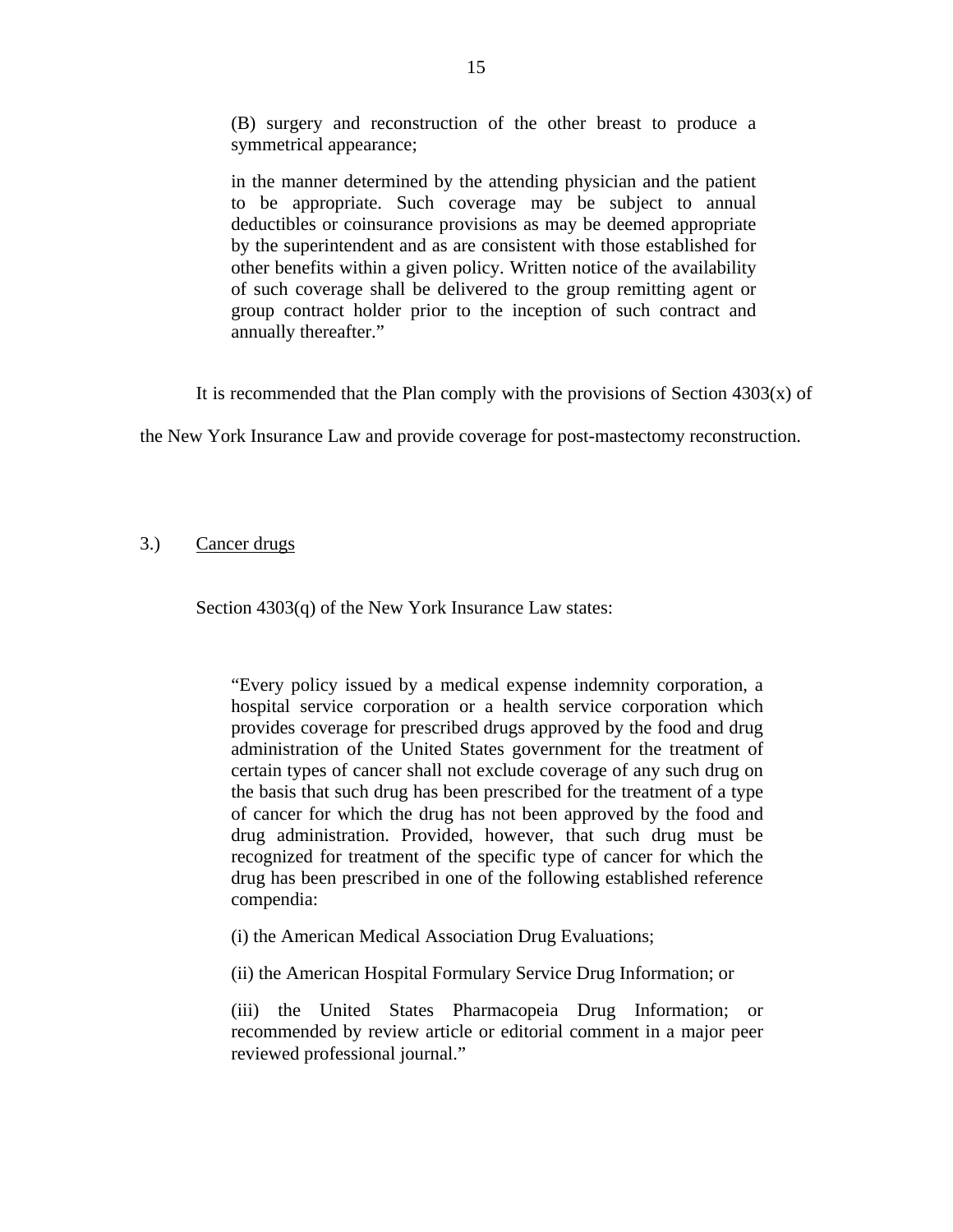It is recommended that the Plan comply with the provisions of Section 4303(q) of

the New York Insurance Law and provide coverage for cancer drugs.

#### 4.) Bone density measurements, testing, drugs, and devices

Section 4303(b)(b) of the New York Insurance Law states:

"A health service corporation or a medical service expense indemnity corporation which provides major medical or similar comprehensivetype coverage shall provide such coverage for bone mineral density measurements or tests, and if such contract otherwise includes coverage for prescription drugs, drugs and devices approved by the federal food and drug administration or generic equivalents as approved substitutes. In determining appropriate coverage provided by this paragraph, the insurer or health maintenance organization shall adopt standards which include the criteria of the federal Medicare program and the criteria of the national institutes of health for the detection of osteoporosis, provided that such coverage shall be further determined as follows:

(1) For purposes of this subsection, bone mineral density measurements or tests, drugs and devices shall include those covered under the criteria of the federal Medicare program as well as those in accordance with the criteria of the national institutes of health, including, as consistent with such criteria, dual-energy x-ray absorptiometry.

(2) For purposes of this subsection, bone mineral density measurements or tests, drugs and devices shall be covered for individuals meeting the criteria for coverage, consistent with the criteria under the federal Medicare program or the criteria of the national institutes of health; provided that, to the extent consistent with such criteria, individuals qualifying for coverage shall, at a minimum, include individuals:

(i) previously diagnosed as having osteoporosis or having a family history of osteoporosis; or

(ii) with symptoms or conditions indicative of the presence, or the significant risk, of osteoporosis; or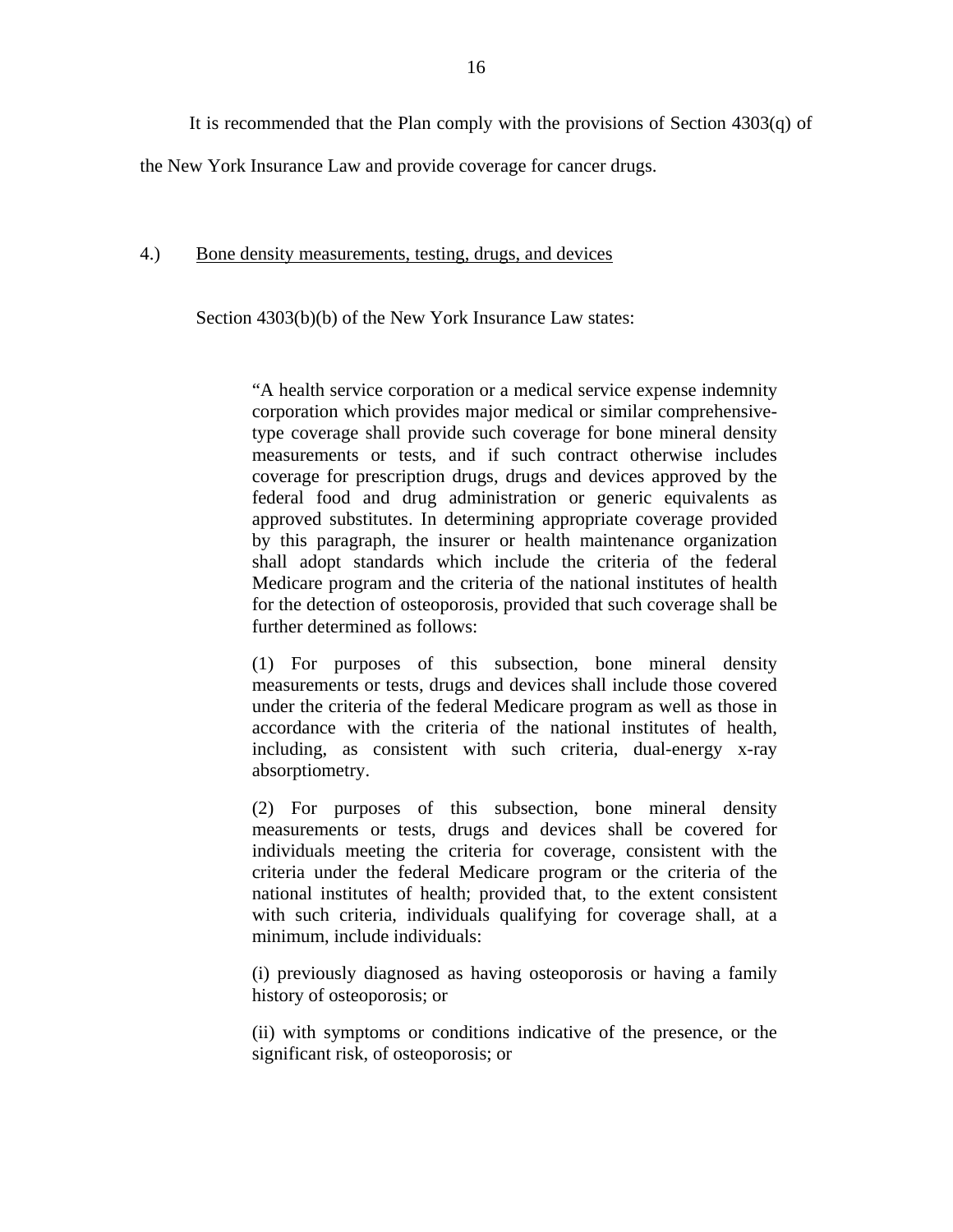(iii) on a prescribed drug regimen posing a significant risk of osteoporosis; or

(iv) with lifestyle factors to such a degree as posing a significant risk of osteoporosis; or

(v) with such age, gender and/or other physiological characteristics which pose a significant risk for osteoporosis.

Such coverage may be subject to annual deductibles and coinsurance as may be deemed appropriate by the superintendent and as are consistent with those established for other benefits within a given policy."

It is recommended that the Plan comply with the provisions of Section 4303(b)(b)

of the New York Insurance Law and provide coverage for bone density measurements,

testing, drugs, and devices.

#### 5.) Contraceptive drugs or devices

Section 4303(c)(c) of the New York Insurance Law states:

"Every contract which provides coverage for prescription drugs shall include coverage for the cost of contraceptive drugs or devices approved by the federal food and drug administration or generic equivalents approved as substitutes by such food and drug administration under the prescription of a health care provider legally authorized to prescribe under title eight of the education law. The coverage required by this section shall be included in contracts and certificates only through the addition of a rider."

It is recommended that the Plan comply with the provisions of Section  $4303(c)(c)$ 

of the New York Insurance Law and provide coverage for contraceptive drugs or devices.

Section 4308(a) of the New York Insurance Law states: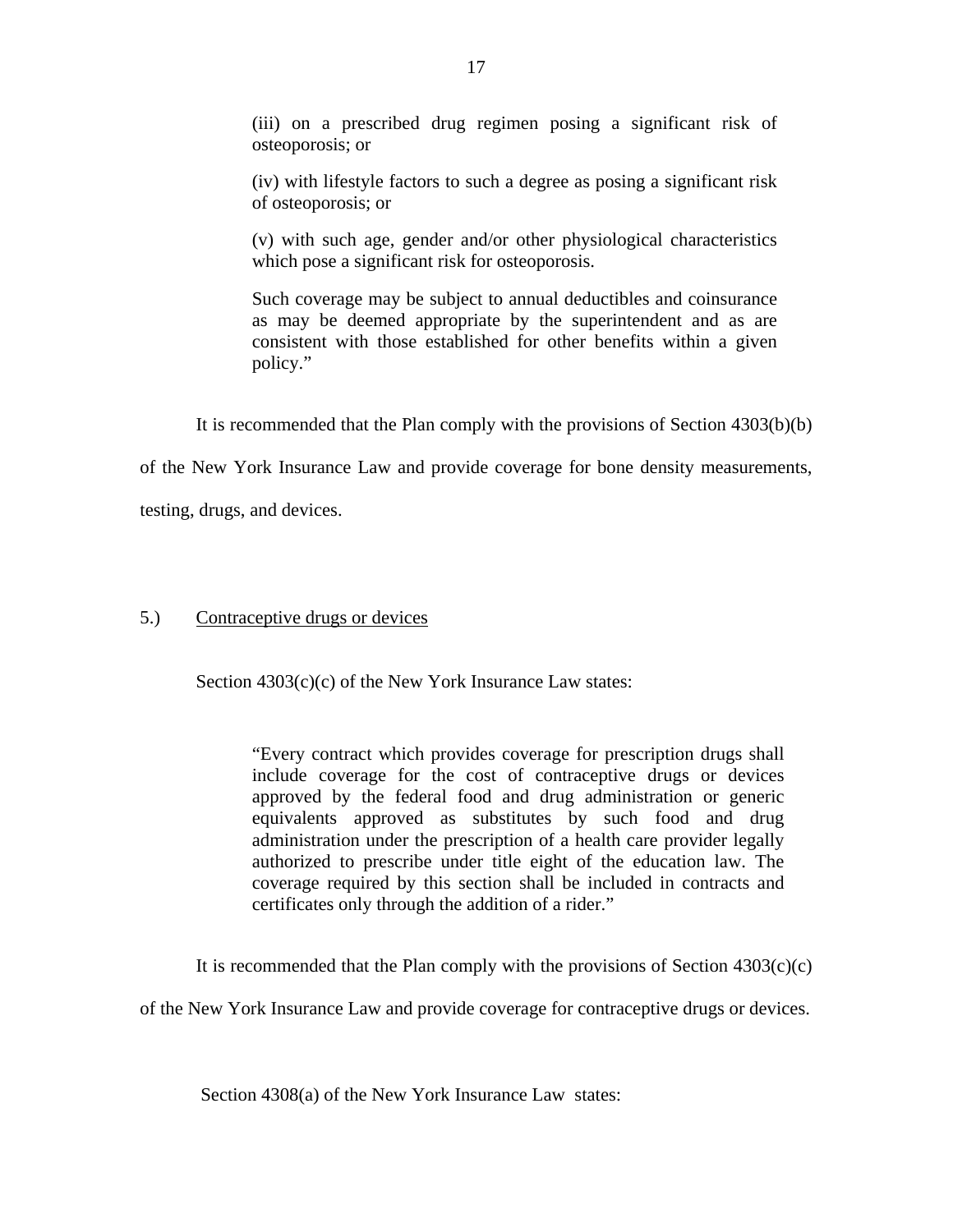"(a) No corporation subject to the provisions of this article shall enter into any contract unless and until it shall have filed with the superintendent a copy of the contract or certificate and of all applications, riders and endorsements for use in connection with the issuance or renewal thereof, to be formally approved by him as conforming to the applicable provisions of this article and not inconsistent with any other provision of law applicable thereto. The superintendent shall, within a reasonable time after the filing of any such form, notify the corporation filing the same either of his approval or of his disapproval of such form."

It is recommended that the Plan include all mandated benefits within its Plan Document (group contract), and file the amended Plan Document for approval with the Superintendent of Insurance pursuant to Section 4308(a) of the New York Insurance Law.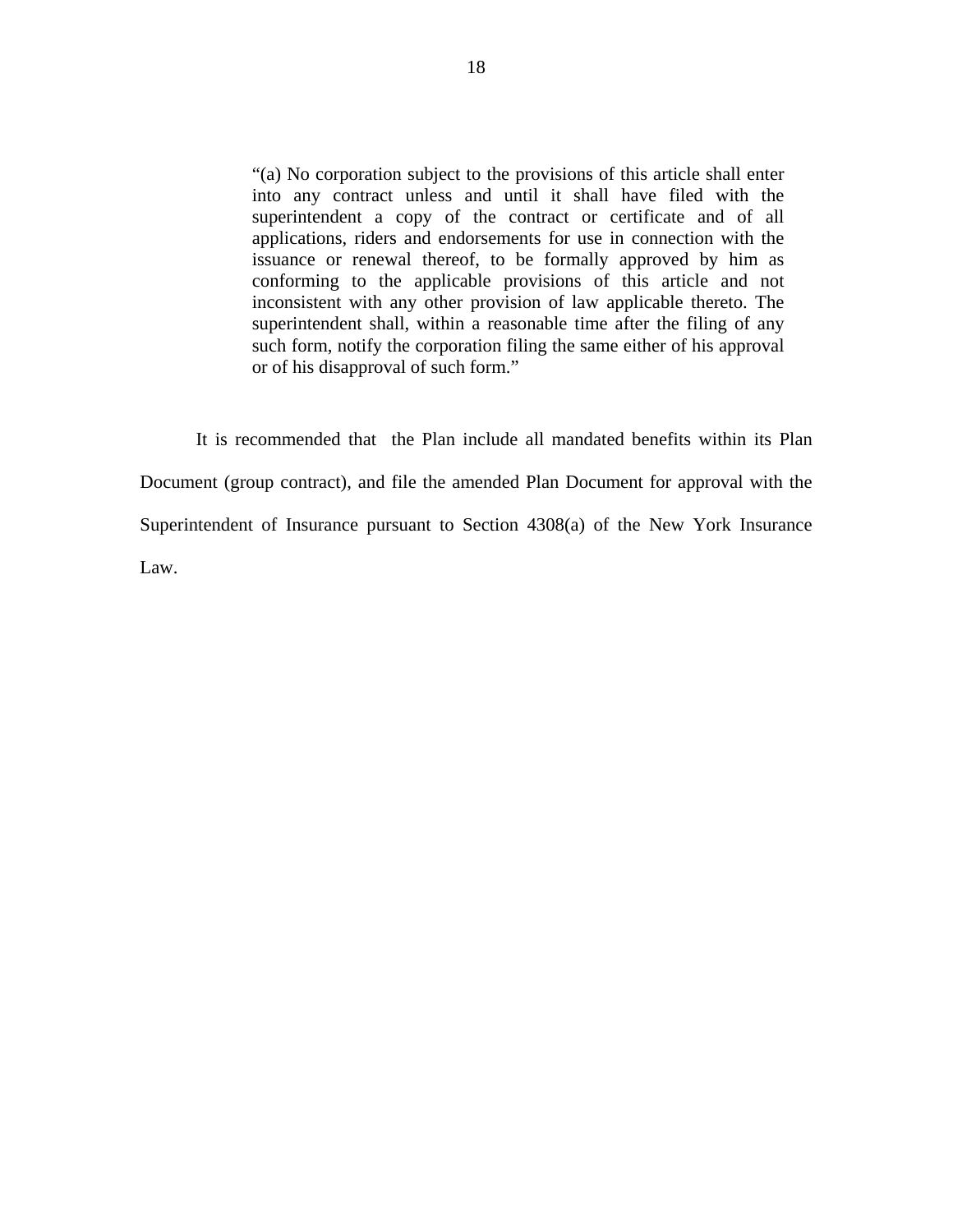### **7. COMPLIANCE WITH REPORT ON ORGANIZATION**

<span id="page-20-0"></span>The report on organization included one recommendation detailed as follows (page number refers to the report on organization):

#### **ITEM**

#### PAGE NO.

# A. Reporting of Drug Claims

It is recommended that the Plan report the data in Exhibit  $2 - 7$ Quarterly Claims Development Schedule for Drug Claims separately from the data for Hospital and Medical Claims in all future statement filings.

The Plan has complied with this recommendation..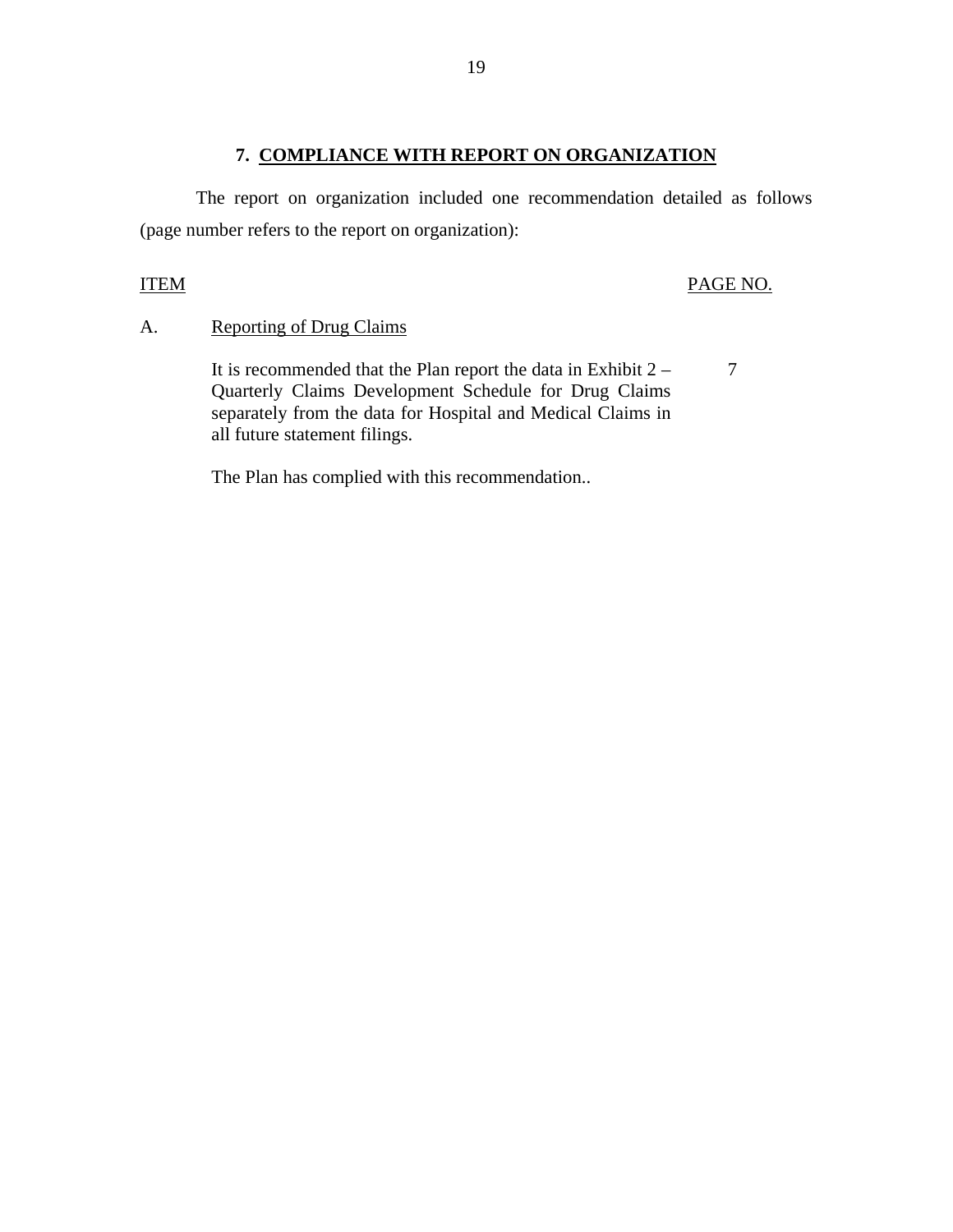#### **8. SUMMARY OF COMMENTS AND RECOMMENDATIONS**

#### <span id="page-21-0"></span>ITEM PAGE NO.

#### A. Administrative Agreements 7

It is recommended the Plan submit its administrative agreements to the New York State Insurance Department for approval pursuant to the provisions of Section  $4710(a)(1)$  of the New York Insurance Law.

#### B. Internal controls

- 1. It is recommended that checks received by the Plan 8 that have not been deposited be kept in a locked drawer and deposited in the Plan's depository the next business day.
- 2. It is recommended that checks exceeding a certain 8 amount as established by the Plan's board of trustees be required to have two signatures.

#### C. Annual Statement Preparation

- 1. It is recommended that the Plan exercise an increased level of care in the preparation of its annual statements to avoid filing amended statements.
- 2. It is recommended that the Plan accurately report its administrative expenses in Report #2 Statement of Revenue, Expenses and Net Worth of the annual statement.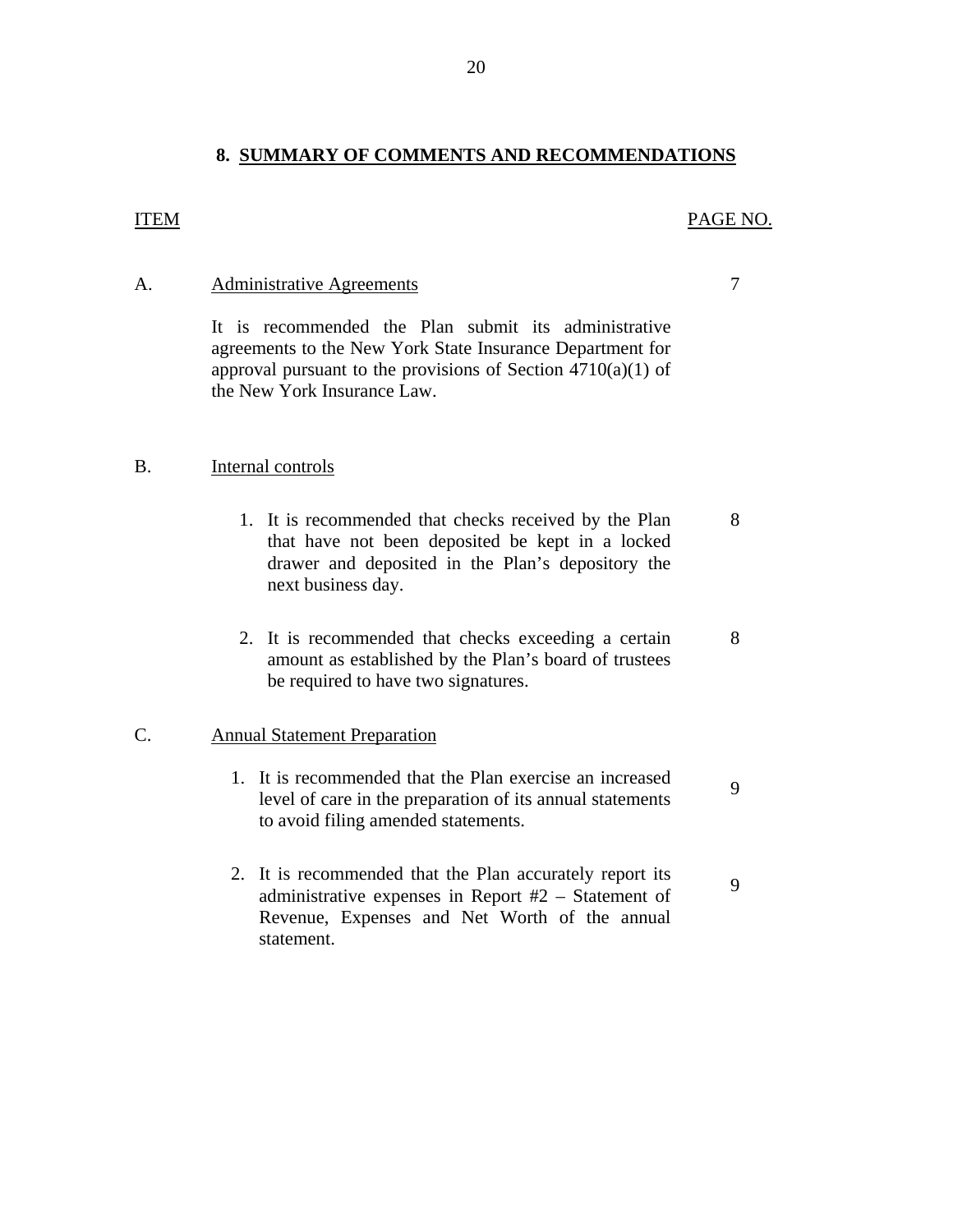#### D. Mandated Benefits

- 1. It is recommended that the Plan comply with the 14 provisions of Section 4303(s) of the New York Insurance Law and provide coverage for medical conditions leading to infertility.
- 2. It is recommended that the Plan comply with the 15 provisions of Section 4303(x) of the New York Insurance Law and provide coverage for postmastectomy reconstruction.
- 3. It is recommended that the Plan comply with the provisions of Section  $4303(q)$  of the New York 16 Insurance Law and provide coverage for cancer drugs.
- 4. It is recommended that the Plan comply with the 17 provisions of Section 4303(b)(b) of the New York Insurance Law and provide coverage for bone density measurements, testing, drugs, and devices.
- 5. It is recommended that the Plan comply with the  $17$ provisions of Section  $4303(c)(c)$  of the New York Insurance Law and provide coverage for contraceptive drugs or devices.
- 6. It is recommended that the Plan include all mandated  $18$ benefits within its Plan Document (group contract), and file the amended Plan Document for approval with the Superintendent of Insurance pursuant to Section 4308(a) of the New York Insurance Law.